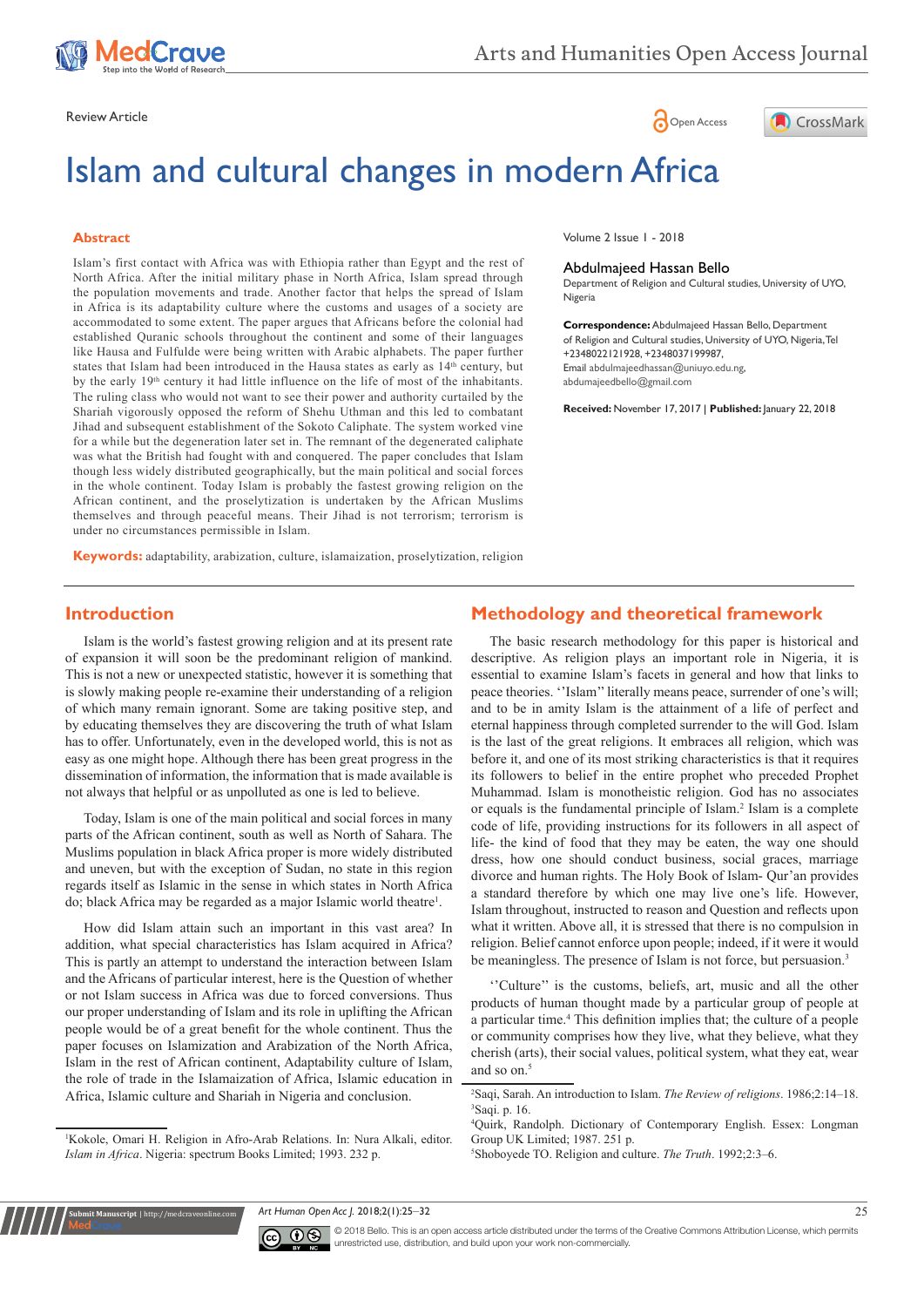''Africa'' African continent is the second largest continent in the world, with the Mediterranean Sea to the north, the Atlantic Ocean to the west and Indian Ocean to the east.<sup>6</sup> The truth is that, apart from African union (AU), in nearly all international organizations, the Arab countries of Africa, from Mauritania to Egypt, the Sudan, Eritrea and Somalia, identify with the Arab. Africa thus tends to mean south of the Sahara or non-Arab Africa. The Sahara desert, unfortunately, tends to be looked down upon, not as a formidable landmark, which unites Africa, but as a misfortune, which divides Africa. This may be practical; but it does not make the treatment of the definition of Africa easy and has other complications. Africa is here treated as one, ignoring the Sahara desert, while making distinctions whenever necessary.7

It's hard to claim that South Sudanese culture is Arab or African in a globalized world where it's very difficult to claim cultural uniqueness as a group, let alone a group such as South Sudan which blended with the North for more than a decade. Deng Aling weighs in on this contentious identity discussion. Speaking about culture leads us right into speaking about identity. The identity discussions were hashed out over decades in cultural and academic spheres in Sudan before the secession of the South to form the Republic of South Sudan. The discussions have a historical backdrop, deeply rooted in the minds of many Sudanese about the identity of Sudanese culture; if it is Arab or African.<sup>8</sup>

Although it may be difficult to validate each of the two claims, many Northern and Southern Sudanese writers and researchers contested to identify and associate Sudanese culture. Many claimed that Sudan is an Arabo-Islamic country, thus the culture is associated with the Arabs. Southern writers refuted these claims, calling for the Africanization of Sudan which is rooted in the Dark Continent. If culture is a man-made set of traditions and norms passed on between generations, then being African has more to do with the geographical ties than cultural ones. The same applies to bring Arab; whereas it is a sentimental affiliation to some groups.<sup>9</sup>

Simply, because the process started as a product of intensive interaction with Arab traders in the North, who propagated the culture, traditions and social relations. Arabs came from a faraway land which was rich in innovations and products that reflected their advancement in contrast to Sudanese ways. Although this rings true, it can also be explained by many factors, namely overt Sudanese chauvinism. Thus the history of Arabization and Islamization of Sudan remains a complex process of local interactions and external links especially with Egypt. Thus, the South was not spared from these intimate interactions of Arabs-Islamic cultures with other Africans.<sup>10</sup>

The identity discussion on whether Sudan was Arab or African came to an end after the secession of the South. The Southern identity resistance began in Sudan before the Egyptian-British colonialism, when the South was a hotbed of slave trade. The resistance continued on during the colonial period, regardless of Gordon's futile efforts to ban the trade. The first real communication between the Southern and Northern cultures was during the Mahdi time after he fought off and evicted the Turks. Southerners called the Mahdi "Madi" and likened him to "Deng Dit" a mythical good omen in Southern folklore. Although the Mahdi failed to halt the slave-trade, he remained a salvation figure in folk Dinka songs. Communication between the North and South has continued until today. However, discussions and research on whether the Southern culture is Arab, African or a mix of the two has also dwindled. Perhaps this is due to many writers proposing that the South or more accurately Southern culture- has now become purely African after separation from the North.<sup>11</sup>

However, the fact is that South Sudanese culture is deeply embedded with African culture, in traditions, music, drums and dancing. Although some of these aspects are threatened with extinction. While on the other hand, Arab culture is also ingrained in the South, starting with literature, short stories, fiction and poetry. Many young literary professionals are fluent in Arabic even though the Southern literature isn't as rich as the Arabic one in the North.12

Although certain Western Scholars attempted to deny that Africa had its own religion, not to say the knowledge of God, but the fact is that, Africans, like any other people, are capable of receiving and responding to the revelation of God, which appears to be a universal phenomenon<sup>13</sup>.According to Islam, religion was taught to every race, and in all parts of the world. We read from Qur'an, the Holy Book of Islam: ''And we did raise among every people a messenger preaching worship Allah and shun the Evil one<sup>14"</sup>. Thus, God did not neglect the people of Africa. But, at the time of advent of Islam, African religion, more or less was forgotten, or was in the process of atrophy and being emptied of their spiritual content and their former deed metaphysic. The jumble of empty forms they had left behind could not compete with Islam on the moral or rational level.<sup>15</sup> This is because, Islam is both a highly developed religious system as well as an established and distinctive culture embracing every aspects of human activity ranging from theology to philosophy, from literature to the visual arts and even down to man's routine daily conduct.<sup>16</sup>

# **Islamization and arabization of the north Africa**

The Islamization of Africa has been a long, uneven and, indeed, complex process. Islam first contact with Africa was with Ethiopia rather than Egypt and the rest of North Africa.17 It is a well known fact that the prophet Muhammad sent a group of his early followers to Ethiopia when life in Mecca became unbearable as a result of their persecution in the hand of Quraysh Oligarchy.18 The arrival of the refuges marked the earliest contact between nascent Islam and Ethiopia, and stand out as a significant milestone and point of departure for the history of Islam in African continent. Then in the year 627, the Prophet sent emissaries to various rulers, including the

<sup>6</sup> Geddest, Grosset. Webster's Integrated Dictionary and Thesaurus. USA: Geddes & Grosset; 2006. 1104 p.

<sup>7</sup> Aminu, Jubril. Towards a strategy for education and Development in Africa. In: Nura Alkali, editor. *Islam in Africa*. Nigeria: Spectrum Books Limited; 1993. 88 p.

<sup>8</sup> Deng Aling. *Exploring the Identity of Sudanese culture*. Is it Arabic or African. 2016.

<sup>9</sup> Aling

<sup>10</sup>Aling

<sup>11</sup>Aling 12Aling

<sup>13</sup>Udo Etuk. *Religion and cultural identity*. Nigeria: Hope Publications; 2002. p. 30–31.

<sup>14</sup>Quran 16: 36.

<sup>15</sup>Abubakr Ben Ishmael Salahuddin. Islam and African people. *The Review of Religions*. 1997;92(5/6):5

<sup>16</sup>Malik, Sayed HA. Shariah: A legal system and a way of life. In: Abdul-Rahmon MO, editor. *Perspectives in Islamic law and Jurisprudence*. Nigeria: National Association of Muslim Law Students (NAMLAS); 2001. p. 26–27. 17Kokole, supra not no. 1:233.

<sup>18</sup>Ali, Maulana Muhammad (1972) Muhammad the Prophet. Ahmadiyya Anjuman Ishaat Islam. Pakistan; 1972. 72 p.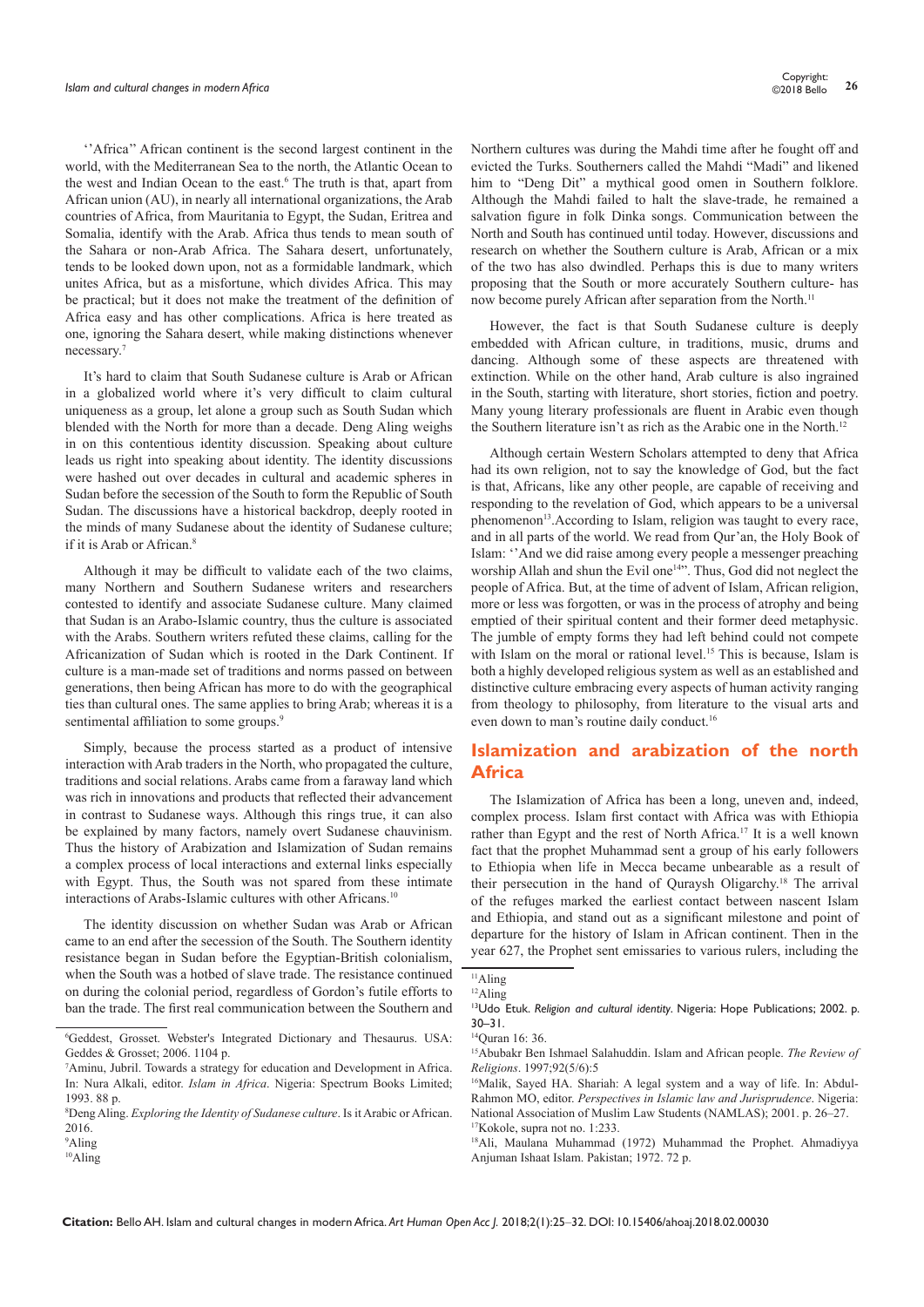Negus of Ethiopia inviting them to accept Islam. It is stated that his letter was received with dignity and according to some commentators, the Negus is said to have acknowledged and accepted the prophethood of Muhammad and also that the Prophet prayed for him at the time of the death of the Negus's death.19 Also seems to have been sent to the Ethiopia monarch by prophet Muhammad and some stayed back, never to return to Arabia. They seem to have been well received there and even protected by the Emperor, despite strong protest by their adversaries.20

Tradition has it that the prophet called for a special prayer, probably the first and only of its kind in Islam, when the Ethiopia emperor dies. Abu Hurairah reported, the messenger of Allah, gave the news of the death of Negus on the day on which he died. He went forth to the place of prayer, made the people stand in ranks, and uttered four takbir.21 This special relationship with Ethiopia is perhaps a partial explanation of why Muslims did not attempt either a conquest or a vigorous Islamization of the country.22

However, it was the Muslim conquest of Egypt in 640 A. D, which initiated a more fundamental process of Islamization in Africa and by the end of that century. Islam had reached the Atlantic. Then it took centuries to consolidate its gains and only gradually turned to the south. The process of Islamization in Africa countries to the present day, and is of several phases, varying in depth and style of the spread of the Islamic heritage.23

Besides Ethiopia came an Arab Muslim thrust across North Africa from Egypt to Morocco from the East Westwards, in a way fundamentally reminiscent of the way North America was colonized by the Europeans from the east westwards. However, unlike white Americans, which tended to emphasized its innovative essence, its newness, and to underplay it is European to over-emphasized, sometimes even exaggerate, its link with the Arabian Peninsula. It is of course, true that all Muslims look to Mecca as the spiritual centre of Muslims.24 But, North Africans have usually over stated their Arab connection in other words; North Africans looked to Arabian Peninsula for its myth of origin and the rest of the world as a potential area of Islamic recruitment. Thus, as in America, the Muslims in presence in Africa were established by a lengthy period of pacification and consolidation of Muslim control, from the 650 to 10503 A.D.

Unlike the rest of the continent, two processes were underway in North Africa. Islamization was one Arabization was another. By Islamization we refer to the process by which the people of North Africa were converted to Islam and became Muslims. On the other hand, by Arabization we refer to the acculturation process by which the North Africans became among the other things, speaking of the Arabic language as well as being absorbed into other aspects of Arab culture with time, Islamized North Africans came to see themselves as Arabs.25 Therefore, one of the primary effects of the spread of Islam into North Africa was the acceptance of the Arabic language. Language is one of the main cultural influences left behind by most invading forces: the Romans brought Latin to its European conquests, providing the roots of modern Romance languages and much of English, and through political control, the Arabs made Arabic the predominant language in North Africa. There is no other part of Africa where political control went hand in hand with the spread of Islam. Islamic expansion into Morocco also paved the way for the invasion of southern Spain that introduced Islam into Europe.<sup>26</sup>

#### **Islam and the African continent**

Islam registered its initial impact on East Africa at approximately the same time it did in North Africa. It did so primarily through trade across the Red sea and the Indian Ocean into the Horn of Africa and the East Africa coast, not through armed conquest, as was the case in North Africa. The legendary dhows from Arabia were the critical means of mobility required and these were helped by the monsoons. Cheik Anta Diop argued in support of this assertion and dispelled the charge that Islam was forced on African people he says:

The primary reason for the success of Islam in black Africa, with one exception, consequently stems from the fact that it was promulgated peacefully, at first by solitary Arab-Berber Travelers to certain Black kings and notables, who then spread it about them to those under their jurisdiction. What is to be emphasized here is the peaceful nature of this conversion, regardless of the legend surrounding it. During the period of our study, from the third to the seventeenth centuries, not one conquest was ever launched by way of the Nile nor was there ever an Arab conquest of Mozambique or any other East African country. The Arabs in these areas, who became great religious leaders, arrived as everywhere else individually and settled in peacefully; they owe their influence and latter acceptance.<sup>27</sup>

Later, Islam spread from the north southwards across the Sahara, largely through peaceful migration and trade from around the middle of the 11th century on wards. Just as the dhows had been sailed across the red sea and the Indian Ocean to the eastern seaboard of the African continent, the caravan now cross the Sahara to black Africa, thus, the carriers of Islam generally went overland into tropical Africa.<sup>28</sup> This was a period of deeper penetration and consolidation of inner East and West Africa through trade, settlement and proselytization.

Roughly in the late  $17<sup>th</sup>$  century came the establishment of the various Islamic states of the sub-Sahara region. In this stage, the principles of jihad was mobilized through part of the Sahara area to establish and consolidate a multiplicity of Islamic theocratic states culminating in Sokoto Empire of Northern Nigeria and Mahdist state in the Sudan.29 The consolidation of Islamic states in sub-Saharan Africa resulted in the disintegration of some social and ethnic group, and it eliminated organized cuts, thereby leaving Islam as credible force and cement for social cohesion. Thus, peaceful conditions and facilities for communication later enable Muslim traders and teachers to circulate freely and propagate their faith at a period when the religious and social structure of many traditional societies were disintegrate under the pressure of various social and economic factors.<sup>30</sup>

Giving this broad framework of the various phases of Islamization in African the following particular characteristics of African Islam may

<sup>19</sup>Trimingham JS. *A History of Islam*. UK: Oxford University Press; 1974. p. 45–46.

<sup>20</sup>Ahmad, Husseun. Trends and Issues in the history of Islam in Ethiopia. In: Nura Alkali, editor. *Islam in Africa*. Nigeria: spectrum Book Limited; 1993. 205 p.

<sup>21</sup>Al-Asqalani, Al-Hafidh Ibn Hajar. *Bulugh Al-Maram*. Saudi Arabia: Dar-ussalam Publications; 1996. 193 p.

 $22K$ okole. 233.

<sup>23</sup>Kokole. 233.

<sup>24</sup>Kokole. 233.  $25K$ okole. 233.

<sup>26</sup>Eleanor McKenzie. *The Islamic Effect on Africa*. 2017.

<sup>27</sup>Salahuddin. supra note no. 10.

 $28K$ okole. 234.

<sup>29</sup>Kokole. 235.

<sup>30</sup>Kokole. 235.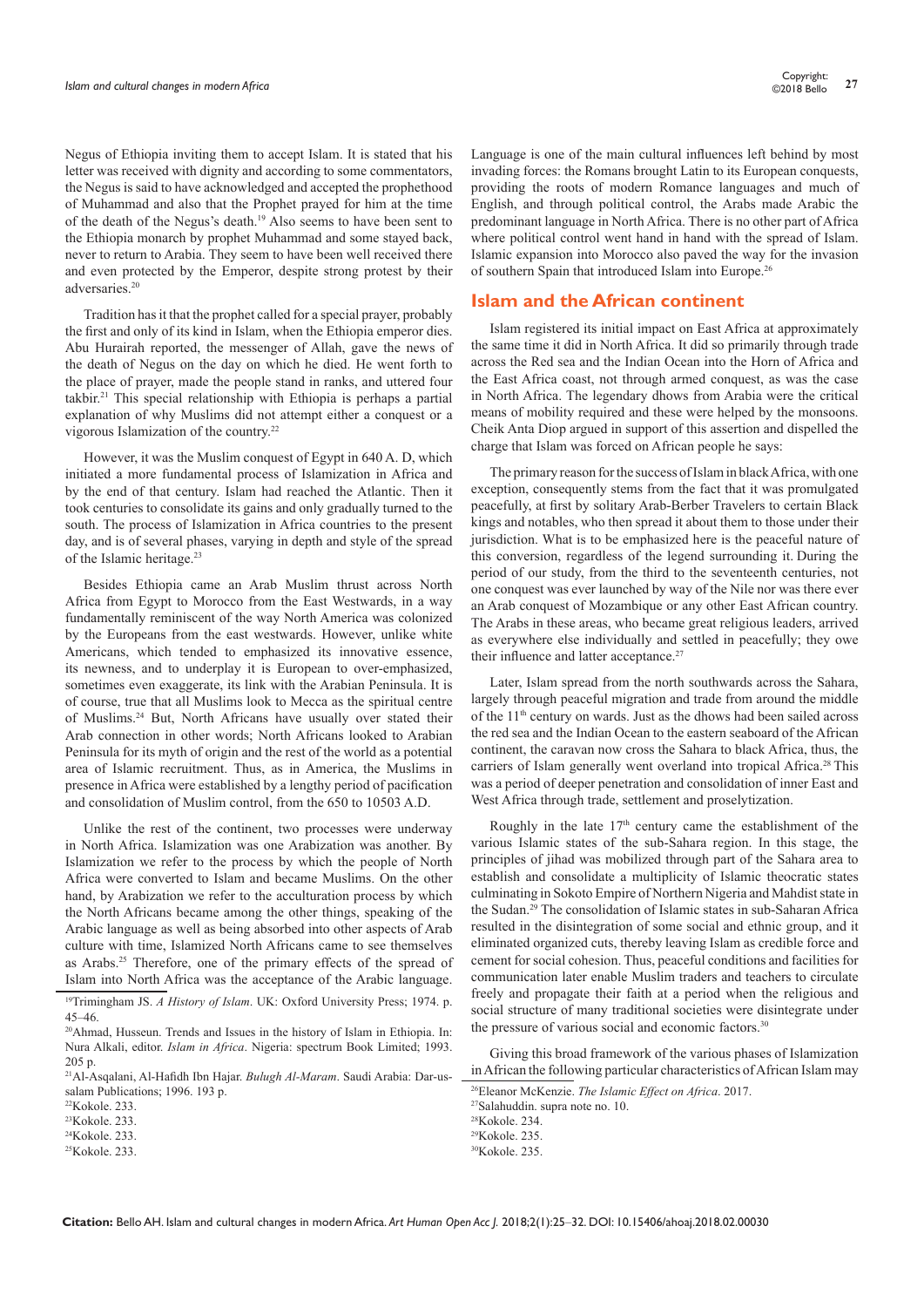be observed that after the initial military phase in North Africa, Islam spread through population movement and trade, and was consolidated by proselyzation before the establishment of the Islamic states of the sub-Sahara region. Difference in styles and methods of the spread of Islam in various parts of Africa include variations in the nature of the migrant Muslims population and their religious attitudes. In East and Horn of Africa there were Somali people, Arab and Arabic- speaking peoples in Egypt, North Africa, and North East Africa; and in the east of the West Africa, there were Berbers. Clearly, each migrant group had its own way of travel, trade and style of interacting with the host peoples and this had an effect on the manner and quality of the respective method of Islamization.

### **Adaptability culture of islam**

An additional factor that may have contributed to the success of Islam in Africa may be the adaptability culture of Islam to various local circumstances. This is because (urf) which means custom; and usage of a particular society, both in speech and in action is accepted as a source of Islamic legislation insofar as it means the customs and usages of a particular area.31 Provided there is no contradiction between this and the two chief sources, the Qur'an and normative practice of the prophet, the sunnah and the practice do not cover only habits of dress or language, but also ways of doing business, of celebrating important occasions, and so on. Over time, certain norms come to function as expected standards for a particular service or profession without necessarily being explicitly stated in legal terms. Similarly, certain kinds of commercial transaction are done because of mutual understanding of terms that are not necessarily written out.<sup>32</sup> The basis for the acceptance of local customs and practice is Qur'an and Sunnah. Some of the pre-Islamic practices of the Arabs were approved and some annulled by the Qur'an; similarly, the prophet accepted some of the inherited ways of doing things, forbade or altered others.33

Adaptability of culture made Islam acceptable to Africans who had religions of their own; for example, drum and dancing became part of Islamic celebration in parts of East Africa, to the charging of Islam purist there. Indeed, the Islam of the East African coast bear strong traces of indigenous African religions in the prominence of beliefs in spirits possession, ancestor worship, witchcraft and sorcery, all of which have been maintained by a local oral tradition of Islam which has coexisted with the more orthodox written tradition<sup>34</sup>. Thus, it is safe to say that truths of Islam seem less foreign to indigenous values and their adaption therefore causes less disruption.

### **The role of trade in the islamaization of Africa**

In essence, the spread of Islam in Africa can be seen in term of the direction and character of long distance trade along ancient coasts. Camel-owing African people such as the Berbers of North Africa and the Somali and Afar peoples of North-East Africa were very instrumental in spreading Islam along the routes of their longdistance caravan trade. Other Muslim traders including the Hausa and Karimiya of Kanem in the east, and the Dyula in the far west and Muslim craftsmen such as the Kotokoli of Togo and Bauba of Benin were also important agents of Islamization within the communities in which they operated. These traders and craftsmen successes in establishing an extensive network of trade centers in the 14<sup>th</sup> and 15<sup>th</sup> centuries which later were to serve as a springboard from which to spread Islam throughout Hausa land, the Senegambia and the Guinea Coast. The easiest trade routes were from Morocco down the Western Coast. And up to the River Senegal, and by the  $11<sup>th</sup>$  century, Islam began to take root among the black people of the Western Sudan. The ancient empires of Ghana and Mali came to have rulers who were Muslims even if only nominally in the sense that traditional religious tendencies remained.<sup>35</sup>

The role of trade in the fortunes of Islam must of course be tied to the biography of the prophet of Islam himself. Prophet Muhammad had earned his living by his shrewdness and reliability as a dealer in the caravan trade, on his own account and still more on that of others. His good management of the wealth entrusted to him had won him first the esteem and then the affection of a rich Meccan widow, khadija, some years older than him, who had offered herself to him in marriage. Mecca itself was then, and even before Muhammad's time, almost as much a centre of trade as a religious focus for the Arabs from distant parts of the Arabian Peninsula<sup>36</sup>. The forms of business entities as practiced in the historical Islamic era were developments of pre-Islamic practices of the Arabs, generated out of their historic culture and traditions. After the advent of Islam, the prophet did not abolish or prohibit these entities.<sup>37</sup> Therefore, the Arab Muslims adopted them as part of Islamic business practices.

As already indicated, in Africa, the spread of Islam was closely associated with trade. Islam in Africa flourished where there was some basis of urban culture together with trading relations, which ultimately stemmed from town and cities. In Nigeria today one will observed that in all parts of Nigeria Islam remains by and large, a religion of trading.

#### **Islamic education in Africa**

As in other part of the world, literacy in Africa was connected with religion, so was Quranic education in the life of Africans. Obviously at one time or another Muslims were in a minority in every corner of the continent. In Egypt, where the religion first penetrated the continent, Muslims remained a minority for several centuries, while being politically dominant. Even today eight to ten percent of Egypt population is Christian. Muslims then had to learn right from the beginning, to survive and to preserve their religious integrity within a sea of non-Muslims. Not only did they have to define their identity as against neighbors who belonged to other faiths-Christianity, Judaism and many different African religions- they also had constantly to redefine their own Islamic faith, engaging in self-criticism and seeking to redefine their faith in the light of what they learned from scholars of the wider Islamic world. Over the centuries cities in Africa themselves became centers of scholarship where the great issues of the faith were debated and new teachings evolved. Cairo, which was founded in 969 A. D; soon had its own mosque- university- al Azhar (عماج رهزألا(founded in 972 A.D.38 Which became the reference point for orthodoxy among the sunni majority of Muslims. Ez-

<sup>31</sup>Said Ramadan. Islamic Law. *Sh Muhammad Ashraf*. Pakistan; 1970. 33 p.

<sup>32</sup>Chaleby, Kutaiba S. *Forensic Psychiatry In Islamic Jurisprudence*. Malaysia: The Other Press; 2004.

<sup>33</sup>Doi, Abdur Rahman I. *Shariah: The Islamic Law*. UK: Ta Ha Publishers; 1984. 84 p.

<sup>34</sup>Amponsah, Kwabena. *Topic On West African Tradition Religion*. Ghana: Mfantsiman Press Ltd; 1975. 2:82 p.

<sup>35</sup>Kokole. 237.

<sup>36</sup>Ali. *supra note no*. 8:49–50.

<sup>&</sup>lt;sup>37</sup>Ahmad, Hashim. Business, corporation and government models in the Islamic economic system. *The Review of Religions*. 2001.

<sup>38</sup>Karam, Al-Bustani. *Al-Munjid fii llugha wal a'ala'am*. Lebanon: Dar El-Mashreq publishers; 1980. 39 p.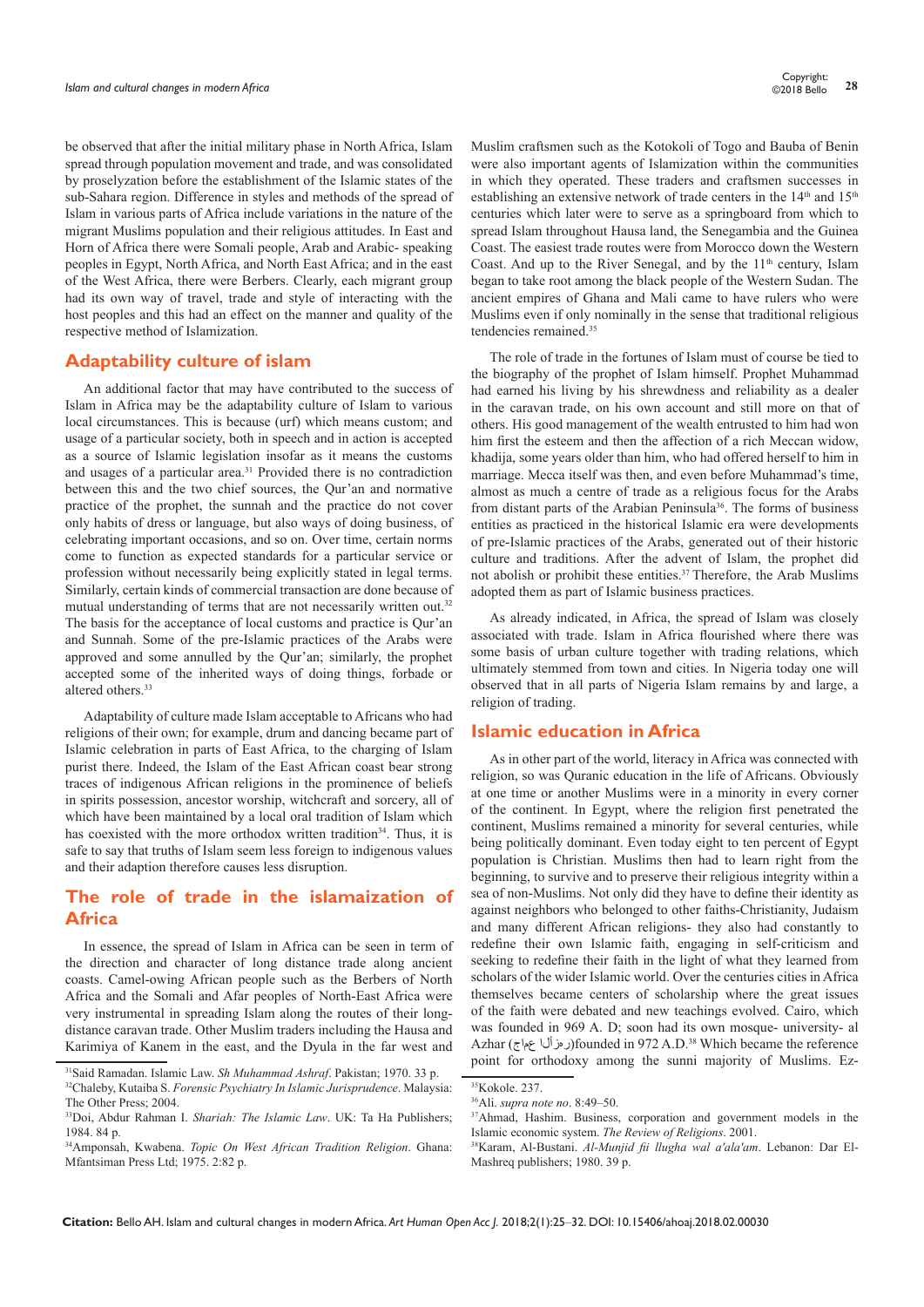zeitouna (iii) in Tunisia,<sup>39</sup> m Tlemcen (ijulual) in Algeria<sup>40</sup> and Qarawiyyin (ني عبورق) in Fez Morocco<sup>41</sup> also became important centre of Islamic learning in North Africa, while Timbuktu<sup>42</sup> was a focal point for West Africa scholars from the  $14<sup>th</sup>$  to the  $17<sup>th</sup>$  century. In sub-Saharan Africa, however, Islamic knowledge was not the sole prerogative of urban-based scholars. Islamic learning could also flourish in Sahara bases in small towns and scholarly settlements such as walata in southern Mauritania, Kalumfaro in Borno North Ea stern Nigeria, Kutranj in Sudan or Lamu on the Kenyan coast.43

Traders were often either accompanied or followed by holy men or teachers, Mallam (from the Arabic word Mu'allim (مِلَّ عم), meaning teacher or instructor, who taught the Qur'an as well as other aspects of the Islamic civilizations to the newly converted communities. The activities of these Islamic teachers and scholars led to the grooming of local teachers and scholars from the indigenous populations who were, for obvious reason, particularly effective in their own communities. This Islamic practice of opening local centre for the purpose of training teachers and scholars drawn from the indigenous population into the teaching and proselytization forces was a clear demonstration that Islam spread without the establishment of a foreign elite's clergy.44

Islamic education was introduced in Nigeria, as in other area, simultaneously with the introduction of Islam itself. It was conducted and run in almost the same manner as in other Muslim countries. Two types of schools existed, and these were the Quranic schools and ilm schools. The system was not salary-oriented, though some of the graduates were naturally employed to work in the administration. The system did not produced a separate elite, completely detached from their community, rather, it produced self-discipline citizens socially integrated and their ethical values remained the same as those of their community.45 Before the advent of colonial Hausa and Fulfulde, languages were being written with Arabic alphabets. This means that the majority of the people of Northern Nigeria were literates because almost everybody had to go to the Quranic schools.

With the advent of the British administration in Nigeria "the old order changed, giving place to a new". A completely new system of education, the aims and objectives of which were entirely different was imposed. The main concept of the new system initially was to produce clerks and supporting staff who would help the new rulers in their administrative duties. They had to be trained to be loyal to the colonial administration.46

Immediately the British entered in to the Northern part of Nigeria they realize the extent of the spread of Islamic education there. Arabic was then the official language used in royal courts, offices and the legal courts. They also find out that the majority of the people were literate because almost everybody had to go to school.47 Two drastic changes were immediately introduced:

- 1. Arabic desisted to be the official language. English replaced it as the official language of the administration.
- 2. New alphabet the Roman alphabet was similarly introduced to replace the Arabic one being widely used by the Muslims.

The significance of this new education policy should be seen in its proper perspectives. Immediately these policies were implemented the entire Muslim community in Nigeria was declared illiterate! Now, everybody had to start from "square one" because none would be recognize as educated unless he or she acquired the new knowledge. With the introduction of the new system of education, Quranic education had been forced out of the orbit for several decades' British administration continued to discourage the old system and encourage the new one.48 Despite all these, Muslims in Nigeria remained intrinsically attached to their system of education pursuing it without any assistance from the British administrators. Despite the efforts being made to discourage Quranic school, many children and adults continued to attend Quranic and ilm School respectively but the system remained as it has been without any noticeable change.<sup>49</sup> And no efforts were made by the colonial government to do anything that would promote Islamic education.

It should be added here that the British administration had now succeeded in labeling the system of education they brought as Western education, while the other one was identified as religious education. The former denote all modern branches of knowledge, while the latter was restrictive and the other retrogressive the Western type was associated with all the science and technological achievements of the modern times while the other was harnessed together with retardation, backwardness and under development.<sup>50</sup> What the Muslims would have done is to start courses in medicine pharmacy, etc; in order to be able to compete favourably with other Western oriented school for student's preference. But unfortunately they did not do that, or any other thing to improve even the old system of education of their own.

Muslims teachers and scholars performed other functions in non-Muslim communities in West Africa. Their knowledge of classical Arabic and their extensive contacts in the broader world enabled them to act as negotiators and mediators both internally and externally with and between the various kingdoms and chiefdoms in the region. This was their diplomatic function. In addition, they also performed accounting and other administrative tasks. Their expertise and skill often brought them in to closer contact with the inner and higher ruling circles. In addition, their nearness to the corridors of power enhanced their prestige among the wider society thereby enabling them to emerge as effective proselytizers.<sup>51</sup>

It was through these means, severally or by a combination of them, that Islam was able, over a period of several centuries, to spread through the centralized or closely centralized states of West Africa as well as through the decentralized communities of East Africa. Today, Islam is probably the fastest growing religion on the African continent. And the proselytization is undertaken by the African Muslims themselves.

### **Islamic culture and shariah in Nigeria**

Trans-Sahara trade with North Africans and Arabs began to

49Galadanci. 103.

<sup>39</sup>Al-Bustani. 341.

<sup>40</sup>Al-Bustani. 192.

<sup>41</sup>Al-Bustani. 550

<sup>42</sup>Al-Bustani. 192.

<sup>43</sup>Hunwick John. Islamic Revival in Africa: Historical and contemporary Perspectives. In: Amidu Sanni, editor. *An Unfamiliar guest in a familiar household*. Nigeria: Debo Prints; 2003. p. 1–2. 44Kokole, pp. 238-239.

<sup>45</sup>Galadanci SAS. "Islamic Education in Africa: Past influence and contemporary challenges". In: Nura Alkali, editor. *Islam in Africa*. Nigeria: Spectrum Books Limited; 1993. 101 p.

<sup>46</sup>Galadanci. 101.

<sup>47</sup>Galadanci. 102.

<sup>48</sup>Galadanci. 102.

<sup>50</sup>Galadanci. 103.

 $51K$ okole. 239.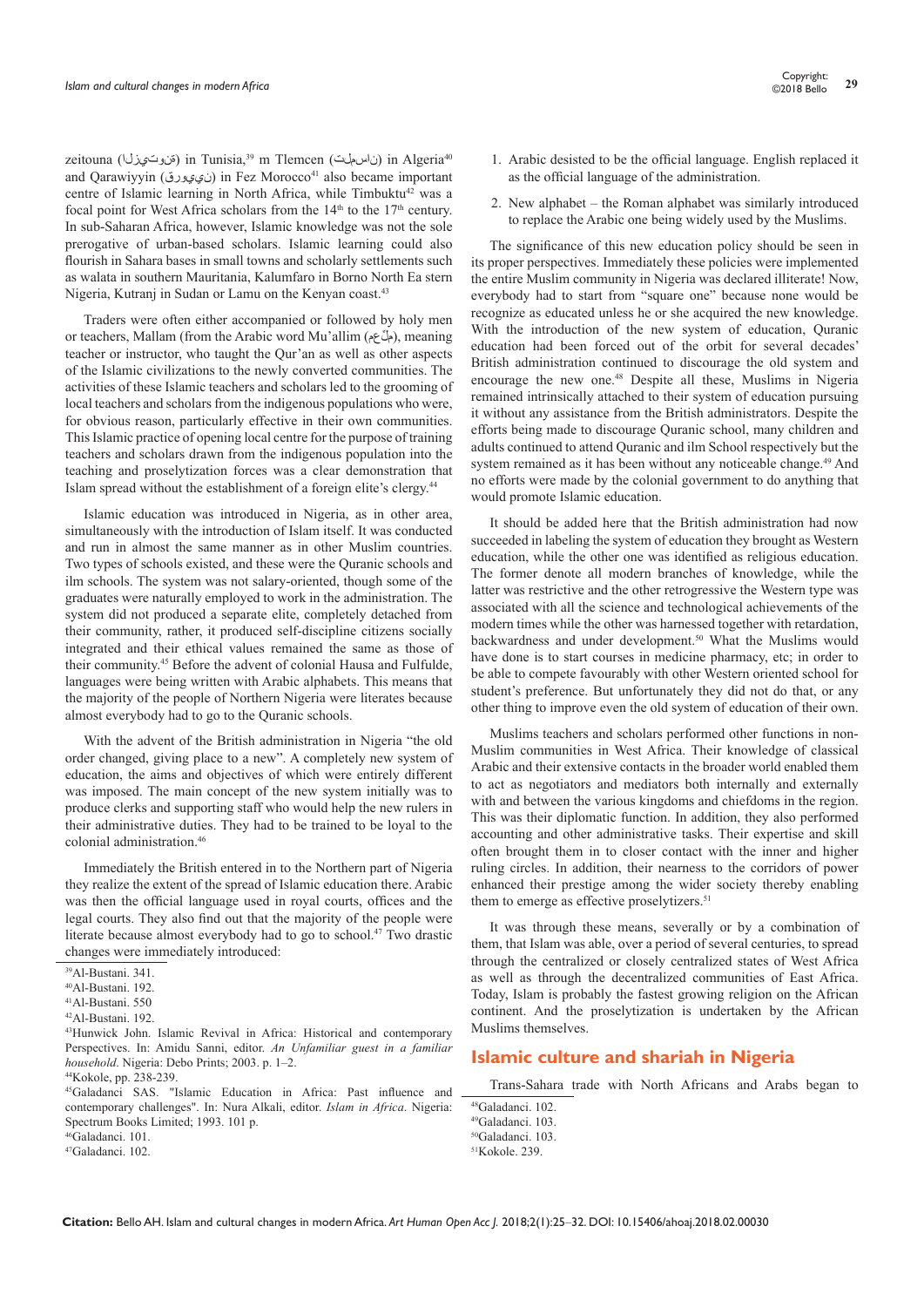transform these northern societies greatly. Increased contact with the Islamic world led to the conversion of the Kanem-Borno Empire to Islam in the eleventh century. This led to a ripple effect of conversions throughout the north. Islam brought with it changes in law, education, and politics. The trans-Sahara trade also brought with it revolutions in wealth and class structure. We can say therefore that, the history of Shari'ah as a system of administration of justice predated the popular amalgamation of the protectorates of Northern and Southern Nigeria. The protectorate of Northern Nigeria is virtually made up of Sokoto caliphate, which was established in 1804. As for Borno Empire, though the rulers of Borno embraced Islam as earlier stated, the structure of the monarchy remained traditional, with the queen mother and other female officials exercising considerable power. The selection of the monarch, the coronation rites, and other bases of royal authority were dictated by pre-Islamic beliefs. The princes and other members of the royal family were granted fiefs and posted away from the capital to govern frontier zones, while people of slave origin were preferred for the royal guard and palace officials.<sup>52</sup> However, Islamic culture had been deeply entrenched especially since the time of Idris Aloma (1571-1603). In all the places under the influence of Sokoto and Borno Empires, Islamic law (Shari'ah) flourished well.<sup>53</sup> Through the agency of itinerant Muslim scholars and merchants, Islam had reached the black Africa as far as the 11th century A.D. Commoners and rulers had embraced it and were practicing it with varying degrees of understanding of its precepts and attachment to its ideals.54 Rulers were known to have attempted fashioning their administration as closely as possible on the prophetic model. Some of these rulers are known to have requested outstanding Muslim scholars of their times to write political treatises deriving guidance from the Sunnah.<sup>55</sup>

By the late eighteenth century, many Muslim scholars and teachers had become disenchanted with the insecurity that characterized the Hausa states and Borno. Some clerics (mallams) continued to reside at the courts of the Hausa states and Borno, but others, who joined the Qadiriyah brotherhood, began to think about a revolution that would overthrow existing authorities. Prominent among these radical mallams was Usman dan Fodio, who with his brother and son, attracted a following among the clerical class.56

As the centuries went on, strict Islamists, many of whom were poor Fulani, began to tire of increasing corruption, excessive taxation, and unfair treatment of the poor. In addition, the practice of Islam had come to be mixed with some identifiable traditional idol worshipping. General ignorance of the religion pervaded the society. At the same time, a dispersed group of Muslims was pursuing vigorous scholarship in the best tradition of Islam. On the other hand, the traditional leadership in many part of pre-jihad Hausa land was becoming despotic. It taxed the citizens heavily. It confiscated property unjustly. It threatened to stand in the way of the pursuance of scholarship. Maters came to a head when king Nafata of Gobir issued a proclamation curbing the activities of Shehu Uthman and his supporters, and prohibiting conversion to Islam and the application of the Islamic teachings on dress. His successor, Yunfa, attacked the Muslims, ordered Shehu Uthman, and his followers to vacate Degel with his family so that he could attack and destroy the rest of the inhabitants. Shehu Uthman of course refused to leave his followers at the mercy of Yunfa and his supporters. He chose to leave with his followers. He migrated to Gudu on 10th Dhul Qadah 1218 A. H/21 February 1804 A.D.<sup>57</sup> Thus, the community now needed a leader who was to guide it in all matter.<sup>58</sup> Many of the Fulani led by Usman dan Fodio were unhappy that the rulers of the Hausa states were mingling Islam with aspects of the traditional regional religion. They discussed the matter and finally decided to elect Shehu Uthman as their leader. Shehu Uthman Dan Fodio'(Arabic: نامثع نب يدوف ، نامثع ناد ويدوف), was well educated in classical Islamic science, philosophy and theology and became a revered religious thinker. His teacher, Jibril ibn Umar, argued that it was the duty and within the power of religious movements to establish the ideal society free from oppression and vice. His teacher was a North African Muslim [alim](http://en.wikipedia.org/wiki/%27alim) who gave his apprentice a broader perspective of the Muslim reformist ideas in other parts of the Muslim world. Dan Fodio used his influence to secure approval to create a religious community in his hometown of Degel that would, Dan Fodio hoped, be a model town. He stayed there for twenty years, writing, teaching, and preaching.<sup>59</sup>

Dan Fodio thus became the leader and commander of the Muslim community who took the oath of allegiance to listen to and obey him while swore to be guided by the Islamic constitution, namely Quran and Sunnah.<sup>60</sup> With this development, two communities now existed in Hausa land, the community that accepted the Hausa kings and their way of life and that which accepted Islam as their way of life and had accepted the leadership of Shehu Uthman. King Yunfa of Gobir, along with the other Hausa kings, now united in their effort at crushing the threat posed by Shehu Uthman and his supporters.<sup>61</sup> This led to the Jihad, an armed struggle initiated to defend the Shehu's community from the pillage and aggression, which ended in a triumphant victory for the Shehu Uthman, and consequently facilitated the establishment of a state which derived its legitimacy from the Shari'ah and whose leaders governed in accordance with same.<sup>62</sup> Thus, Dan Fodio created a theocratic state with a stricter interpretation of Islam, and founded on the principles of the Shari'ah and in which consent of the people provided further legitimacy for governance. Politically, the Shehu, the commander of the faithful, headed the caliphate at the centre with power dispersed and delegated to flag-bearers, the Emirs, in provinces.63 This structure was complemented by other offices as those of muhtasib, keeper of public moral,<sup>64</sup> the wazir, who served as the conscience and chief advisers to the province and major centres. Their primary function was to remove injustice, redress wrongs, restrain aggressors and ensure the prevalence of justice generally, and to do all these in accordance with the divinely ordained Shari'ah. The object of the state was to promote and defend the faith and welfare of the community and provide, through its various agencies, amenities

 $52$ [http://en.wikipedia.org/wiki/kane\\_borno.](http://en.wikipedia.org/wiki/kane_borno)<br> $53$ Ambali AMA (2001) Shari'ah and its relevance in the contemporary Nigeria. In: Oloyede Abdul Rahmon M, editor. *Perspectives in Islamic law and Jurisprudence*. Nigeria: National Association of Muslim Law Students (NAMLAS); 2001. 75 p.

<sup>54</sup>Yadud, Auwalu Hamisu. The prospects for Shariah in Nigeria. In: Nura Alkali, editor. *Islam in Africa*. Nigeria: Spectrum Books Limited; 1993. 40 p. 55Yadud. 40.

<sup>56</sup>Usman dan Fodio and the Sokoto Caliphate.

<sup>57</sup>Usman dan Fodio and the Sokoto Caliphate. Supra note no 51.

<sup>58</sup>Gwandu AA. Aspects of the administration of justice in the Sokoto caliphate and Shaykh Abdullah Ibn Fodio's contribution to it. In: Syed Khalid Rashid, editor. *Islamic Law in Nigeria (Application & Teaching)*. Nigeria: Islamic Publication Bureau; 1968. 12 p.

<sup>59</sup>Usman dan Fodio and the Sokoto Caliphate. Supra note 51.

 $60$ Gwandu. 12.

<sup>61</sup>Gwandu. 12.

<sup>62</sup>Yadud. p. 40–41.

<sup>63</sup>Yadud. p. 40–41.

<sup>64</sup>Al-Mawardi, Ali bin Muhammad Habib. *Al Ahkam al-Sultaniyyah wa liwilay'at al-Diniyyah*. Egypt: Dar al-Fikr Lil-tiba'ah wa-Nashr wa-Taowzi'I; 1983. 207 p.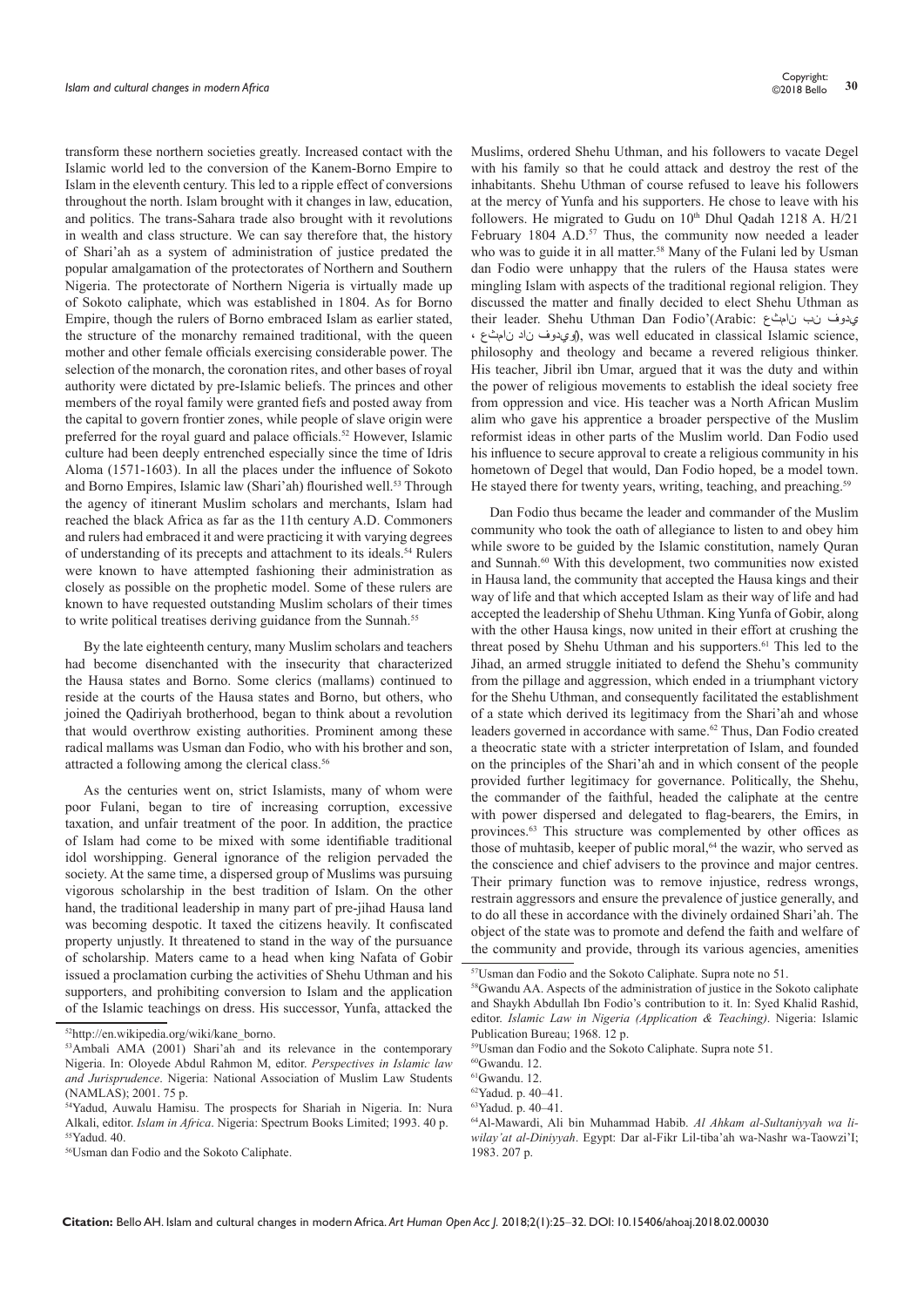that would enhance the livelihood of the faithful on earth and facilitate their obedience to Allah, their creator and sustainer.<sup>65</sup>

By the middle of the nineteenth century, there were thirty emirates and the capital district of Sokoto, which itself was a large and populous territory although not technically an emirate. All the important Hausa emirates, including Kano, the wealthiest and most populous, were directly under Sokoto. Adamawa, which was established by Fulani forced to evacuate Borno, was geographically the biggest, stretching far to the south and east of its capital at Yola into modern Cameroon. Ilorin, which became part of the caliphate in the 1830s, was initially the headquarters of the Oyo cavalry that had provided the backbone of the king's power. An attempted coup d'état by the general of the cavalry in 1817 backfired when the cavalry itself revolted and pledged its allegiance to the Sokoto Caliphate. The cavalry was largely composed of Muslim slaves from farther north, and they saw in the jihad a justification for rebellion. In the 1820s, Oyo had been torn asunder, and the defeated king and the warlords of the Oyo Mesi retreated south to form new cities, including Ibadan, where they carried on their resistance to the caliphate and fought among themselves as well.<sup>66</sup>

Crystal clear, Usman dan Fodio's jihad created the largest empire in Africa since the fall of Songhai in 1591. By the middle of the nineteenth century, when the Sokoto Caliphate was at its greatest extent, it stretched 1,500 kilometers from Dori in modern Burkina Faso to southern Adamawa in Cameroon and included Nupe lands, Ilorin in northern Yorubaland, and much of the Benue River valley. In addition, Usman dan Fodio's jihad provided the inspiration for a series of related holy wars in other parts of the savanna and Sahel far beyond Nigeria's borders that led to the foundation of Islamic states in Senegal, Mali, Ivory Coast, Chad, Central African Republic, and Sudan.67 An analogy was therefore drawn between Usman dan Fodio's jihad and the French Revolution in terms of its widespread impact. Just as the French Revolution affected the course of European history in the nineteenth century, the Sokoto jihad affected the course of history throughout the savanna from Senegal to the Red Sea.68

The Sokoto Jihad leaders were paragons of the proper Islamic behavior of piety, commitment and learning. They conducted the affairs of the state purely and strictly on the moral basis of Islamic culture and fundamental principle of Islamic state. They saw every aspect of their conduct of public affairs as part of worship. Their asceticism and self-denial was such that most of them refused to accept stipends from the public treasury (to which they were legally entitled) and maintain themselves on earnings from their labours.<sup>69</sup> They believe that, a just political administration is that which stands to reclaim other people right for them, from the oppressors, which prevents injustices, restraints evildoers from the nefarious deeds and bring them in line with the law such political administration is the ultimate desire of the Shari'ah<sup>70</sup>.

Muhammad Bello (1781-1834), was reported to have advised his officials to shun selfishness and uphold three things for his subjects:

- a) To balance what he liked and what he dislikes, that is to abandon what he liked if it was in Muslims interest;
- b) To uphold prudence, that is to give preference to peace over personal interests;
- c) Not to charge them with what they were incapable of doing in either word or action.<sup>71</sup>

He further advises that, a leader had two kinds of retinue- those who urged him to do good and others who urged him to do badly. But sensible leader did not cling to his tribesmen nor succumb to their temptation or that of close relations, offspring, friends and servants for fear of interference with his official duties and possible in justice but rather he associated himself with sincere companions.<sup>72</sup>

The administration of justice is always regarded as one of the most important function of any Islamic government. It is an incumbent duty upon the caliph, the leader of the Muslim community, to establish and maintain justice among the members of the community. The caliph discharges this responsibility, partially himself but mainly through a number of officers, he appoints to assist him in the governance of the caliphate. One of the most important of these officers is the qadi or judge whose main though not necessarily total, function is to administer justice.<sup>73</sup>

Given the importance to the administration of justice in Islam, Abdullahi Ibn Fodio showed particular interest in the subject throughout his life. He treated the issue at length in a number of his works. The importance he attached to this subject can be gauged from his statement that for a suitable qualified person the administration of justice is one of the greatest acts of worship, a function for which prophets have been sent. The settling of disputes, the suppression of the injustices of the wicked, and the protection of the weak against the powerful ones these functions of the judges are essential to the preservation of the community. The law acts as a deterrent against criminals. By putting in prisons, the members of the community are protected from their crimes and from their infectious and contagious moral diseases.74 Thus, Islam sets goals, formulates theories, provides tools, makes rules, and legitimates power and authority for the people of Northern Nigeria during the reign of Sokoto caliphate.

Dan Fodio addressed in his books what he saw as the flaws and demerits of the African non-Muslim or nominally Muslim rulers. Some of the accusations made by him were corruption at various levels of the administration along with injustice regarding ordinary people's rights. Usman also criticized the heavy taxation and obstruction to the business and trade of the Hausa states from the legal system. But it is a pity that, this golden rule and culture did not last long.

Unfortunately, by the middle of the century, when the founder of the caliphate has passed away, their successors had become altogether something different. Their conduct and general comportment had become identical in practically every respect with those of the pre-Jihad Hausa rulers, and by the time the British conquered the country, there was not one emirate, throughout the Sokoto Caliphate, where the principals, the methods and the procedures of an Islamic government were applied. The rulers of that time had arrogated to themselves

<sup>65</sup>Al-Mawardi. p. 20–22.

<sup>66</sup>Usman dan Fodio and the Sokoto Caliphate. Supra note 51.

<sup>67</sup>Usman dan Fodio and the Sokoto Caliphate. Supra note 51.

<sup>68</sup>Usman dan Fodio and the Sokoto Caliphate. Supra note 51.

<sup>69</sup>Kumo, Suleiman. Shari'ah under colonialism. In: Nura Alkali, editor. *Islam* 

*in Africa*. Nigeria: Spectrum Books Limited; 1993. 2 p.<br><sup>70</sup>Ibn Farhun, Burhnddin Ibrahim. Tabsiratul Hukam. *Darul Marifah*. Lebanon; 1965. 2:132 p.

<sup>71</sup>Bello, Omar. Muhammad Bello's Ideal of Criminal and Political Justice. *Islamic Law in Nigeria*. In: Syed Khalid Rashid, editor. Nigeria: Islamic publication Bureau; 1986. 37 p.  $72$ Bello. 37.

<sup>73</sup>Al-Mawardi. p. 62–63.

<sup>74</sup>Gwandu. 16.